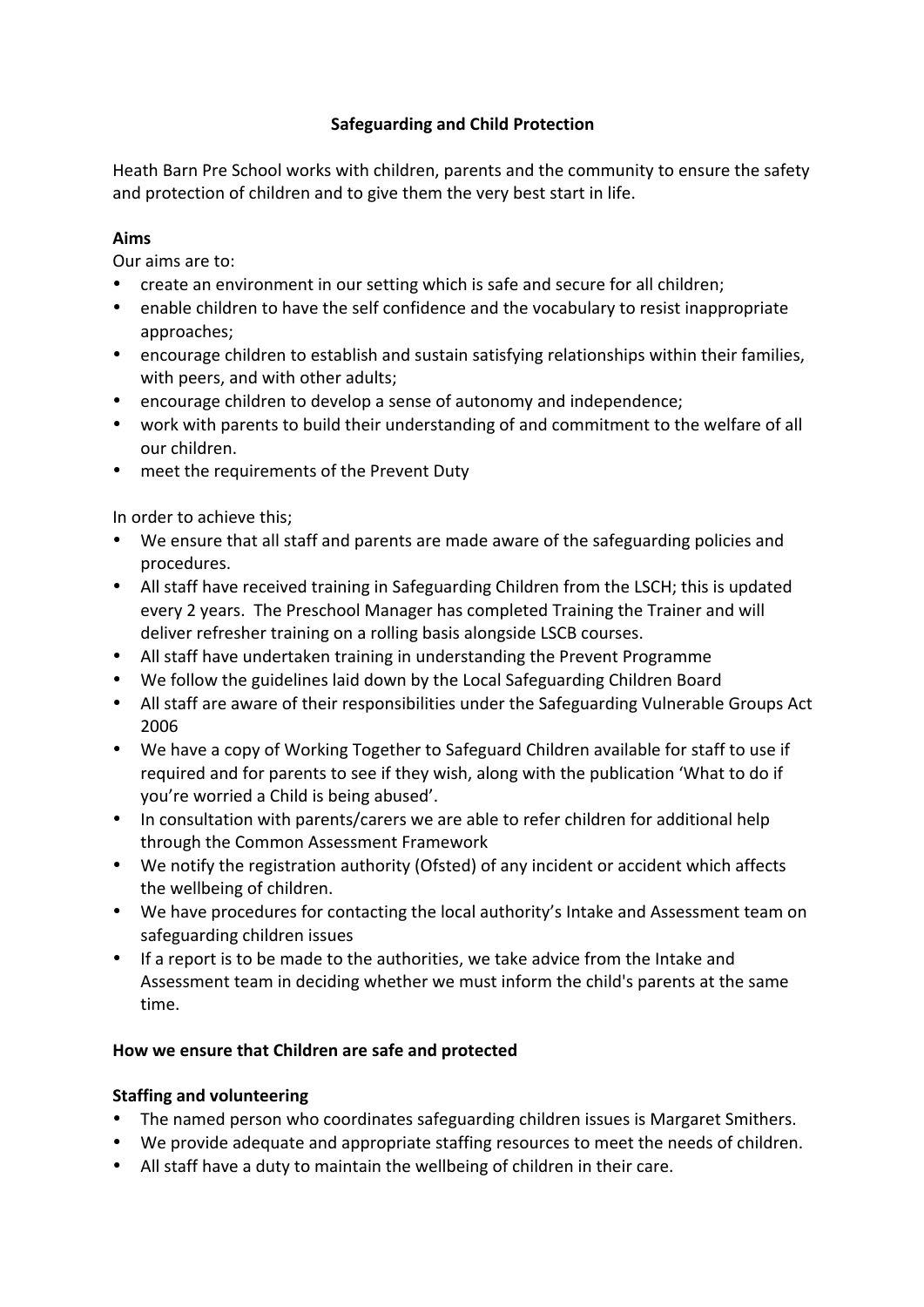- The Pre School Leader has completed Safer Recruiting training
- Applicants for posts within the setting are clearly informed that the positions are exempt from the Rehabilitation of Offenders Act 1974 and Safer Recruitment Procedures. Candidates are informed of the need to carry out Enhanced CRB checks and take-up references before posts can be confirmed. Where applications are rejected because of information that has been disclosed, applicants have the right to know and to challenge incorrect information.
- We abide by Ofsted requirements in respect of references and police checks for staff and volunteers, to ensure that no disqualified person or unfit person works at the setting or has access to the children.
- Volunteers do not work unsupervised.
- We abide by the Protection of Children Act requirements in respect of any person who is dismissed from our employment, or resigns in circumstances that would otherwise have lead to dismissal for reasons of safeguarding children concern.
- We will abide by the requirements of the Independent Safeguarding Authority (ISA).
- We have procedures for recording the details of visitors to the setting.
- We have control over who comes into the setting so that no unauthorised person has unsupervised access to the children.

# **Disciplinary Action**

Where a member of staff or a volunteer is dismissed or internally disciplined because of misconduct relating to a child, we notify Ofsted, the LSCB and if required the ISA.

### **Curriculum**

Through our delivery of the EYFS, we will support and promote British Values (please refer to separate policy for further details)

# **Planning**

The layout of the room allows for constant supervision.

# **Complaints**

- We ensure that all parents know how to complain about staff or volunteer action within the setting, which may include an allegation of abuse.
- We have a procedure on Allegations made against a member of staff
- We notify Ofsted and the Intake and Assessment team when we receive an allegation made about a member of staff, in line with our procedure
- We follow all the disclosure and recording procedures when investigating an allegation that a member of staff or volunteer has abused a child as if it were an allegation of abuse by any other person.

# **If we suspect abuse**

- We acknowledge that abuse of children can take different forms physical, emotional, verbal, sexual and neglect.
- When children are suffering from physical, sexual or emotional abuse, this may be demonstrated through changes in their behaviour, or in their play. Where such changes in behaviour occur, or where children's play gives cause for concern, the Setting investigates.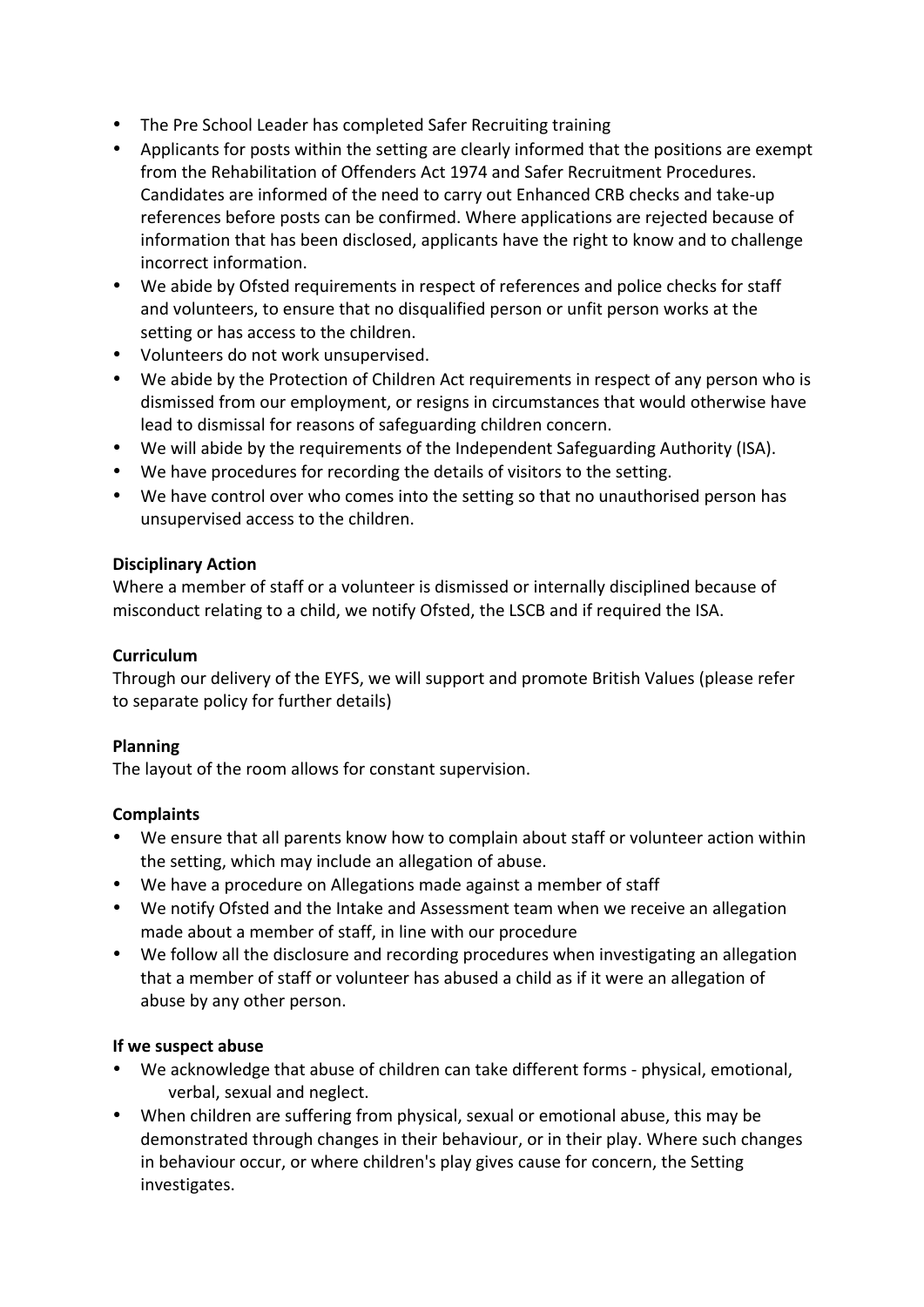- We allow investigation to be carried out with sensitivity. Staff in the setting take care not to influence the outcome either through the way they speak to children or ask questions of children.
- Where a child shows signs and symptoms of 'failure to thrive' or neglect, we make appropriate referrals. We seek parent's permissions before making a referral unless by seeking this permission we put a child at risk.
- We work co-operatively with the parent unless this is inconsistent with the need to ensure the child's safety.
- All concerns are recorded.

#### **Disclosures made to us**

Where a child makes a disclosure to a member of staff, that member of staff records the disclosure and:

- offers reassurance to the child;
- listens to the child; and
- gives reassurance that she or he will take action.

The member of staff **does not question the child** – the golden rule is to observe and listen *but do not probe.*

#### **Recording and Reporting suspicions of abuse and disclosures**

Staff make a record of:

- The child's name; address, date of birth;
- The date and time of the observation or the disclosure;
- An objective record of the observation or disclosure;
- The exact words spoken by the child;
- The name of the person to whom the concern was reported, with date and time;
- The names of any other person present at the time.

These records are signed and dated and kept in a separate confidential file.

The member of staff will discuss the incident with the Pre School Leader and a decision will be made about who should be notified. If a child's safety is at risk the Intake and Assessment team will be contacted immediately. We will take advice from them regarding the information then given to parents.

In a case where a child is not in immediate danger we try to discuss the matter with parents before making any referrals. However it is the welfare of the child which is paramount and this is at the forefront of all our actions. We are aware that many children have suffered because of lack of communication between agencies, and that government guidance now encourages the full sharing of information. We shall therefore use our professional judgement in sharing information with the agencies that 'need to know', being open and honest with parents and children as to why we feel we need to share the information.

Full records of conversations will be maintained when any referrals or discussions are held with any other agencies or with parents prior to a referral. These records will include dates and times of the conversation, who we speak to, and the advice we were given.